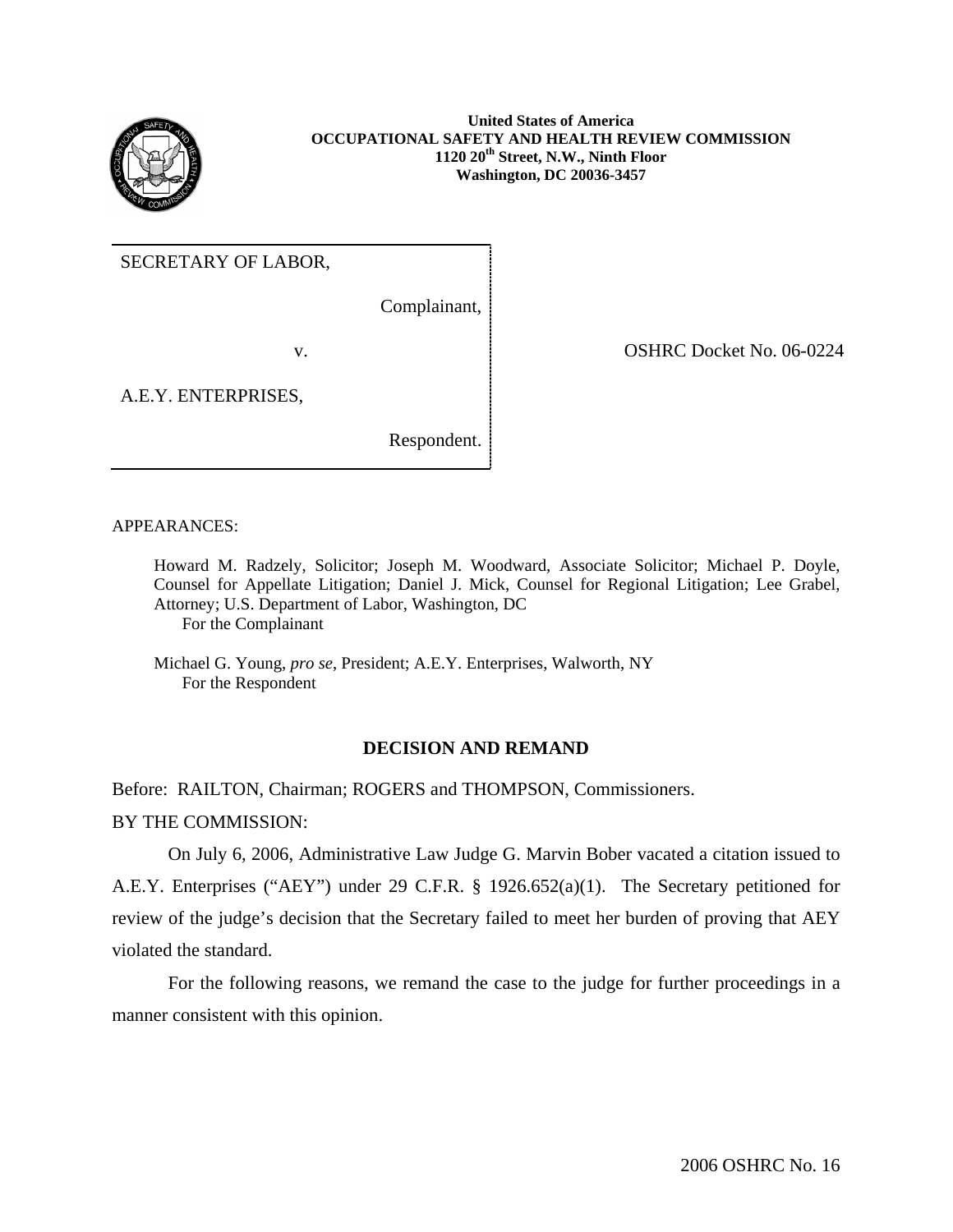### **Background**

On July 15, 2005, at the request of Postler and Jaeckle Corporation ("P&J"), AEY constructed a shoring system in an excavation at the University of Rochester in Rochester, New York. Following an inspection from October 13, 2005 to January 6, 2006, OSHA issued AEY a citation under 29 C.F.R. § [1](#page-1-0)926.652(a)(1) for failing to construct an adequate shoring system.<sup>1</sup> AEY, appearing *pro se*, timely contested the citation, and the case was designated for Simplified Proceedings pursuant to Commission Rule of Procedure 203, 29 C.F.R. § 2200.203. At the hearing, five witnesses – the OSHA compliance officer (CO) and four employees of P&J – testified. Based solely on his assessments of the witnesses' credibility, the judge concluded that the Secretary failed to prove a violation of the standard because she failed to show that the trench was more than five feet deep. The judge failed to determine whether the cited standard was violated. The judge's holding instead turned on the Secretary's failure to disprove an exception to the standard's requirements.

#### **Discussion**

The issue before us is whether AEY's shoring system violated  $\S 1926.652(a)(1)$ . The judge made no factual findings on this issue. Although the Commission has the authority to make the factual findings necessary to resolve a case where the administrative law judge did not, the judge ordinarily resolves the factual issues first. *Accu-Namics, Inc. v. OSHRC*, 515 F.2d 828, 834 (5th Cir. 1975), *cert. denied*, 425 U.S. 903 (1976). This allows the Commission to exercise its review function and is particularly beneficial in cases involving close questions of fact. *Cf. Ed Taylor Constr. Co. v. OSHRC*, 938 F.2d 1265, 1269-71 (11th Cir. 1991) (employer suffered actual prejudice because, due to absence of all Review Commission members, its petition for review of a factual finding did not receive Commission's preponderance of the evidence review but was instead subject to 11th Circuit's more stringent substantial evidence review of the administrative law judge's order).

<u>.</u>

<span id="page-1-0"></span><sup>&</sup>lt;sup>1</sup> On July 20, 2005, the trench collapsed after one of P&J's subcontractors removed the shoring system for an unspecified reason. The collapse resulted in an injury to an employee of a subcontractor. That employee later died after suffering cardiac arrest while in the hospital. However, according to the OSHA compliance officer, the citation was not based on this employee's exposure but on that of two P&J employees who entered the trench on July 15, 2005, prior to the shoring removal.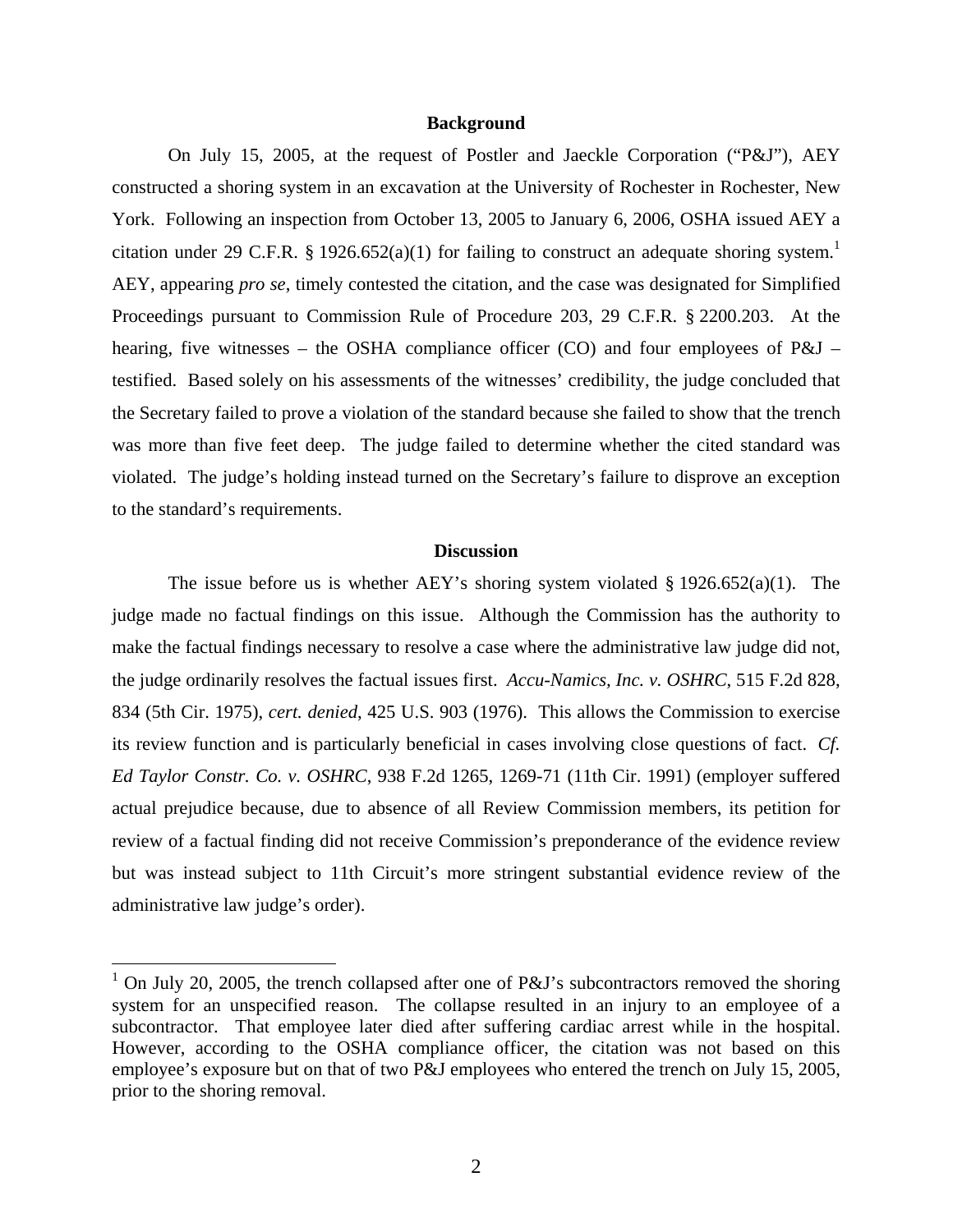Because this case presents a number of technical factual issues involving the shoring system in the cited trench, we conclude that the appropriate course is to remand this case back to the judge rather than to decide it here. On remand, in deciding whether the Secretary proved a violation of § 1926.652(a)(1), the judge shall determine whether AEY's shoring system was adequate, focusing on whether AEY's shoring system was properly designed in accordance with § 1926.652(a)(1). The judge shall also make findings on whether the tabulated data AEY used to design its shoring system was proper. When determining whether AEY meets the exception to § 1926.652(a)(1), the judge shall place on AEY the burden of proving that (1) the excavation was less than five feet, *and* (2) an examination of the ground by a competent person provided no indication of a potential cave-in. *See C.J. Hughes Constr. Inc.*, 17 BNA OSHC 1753, 1756, 1996 CCH OSHD ¶ 31,129, p. 43,476 (No. 93-3177, 1996) (A party seeking "the benefit of an exception to a legal requirement has the burden of proof to show that it qualifies for the exception.")

# **Order**

Accordingly, we remand this case for further proceedings in a manner consistent with this opinion.

SO ORDERED.

 $\sqrt{s}$ /

 W. Scott Railton Chairman

 $\sqrt{s}/$ 

Thomasina V. Rogers Commissioner

 $\sqrt{s}/$ 

Horace A. Thompson, III Commissioner

Dated: September 6, 2006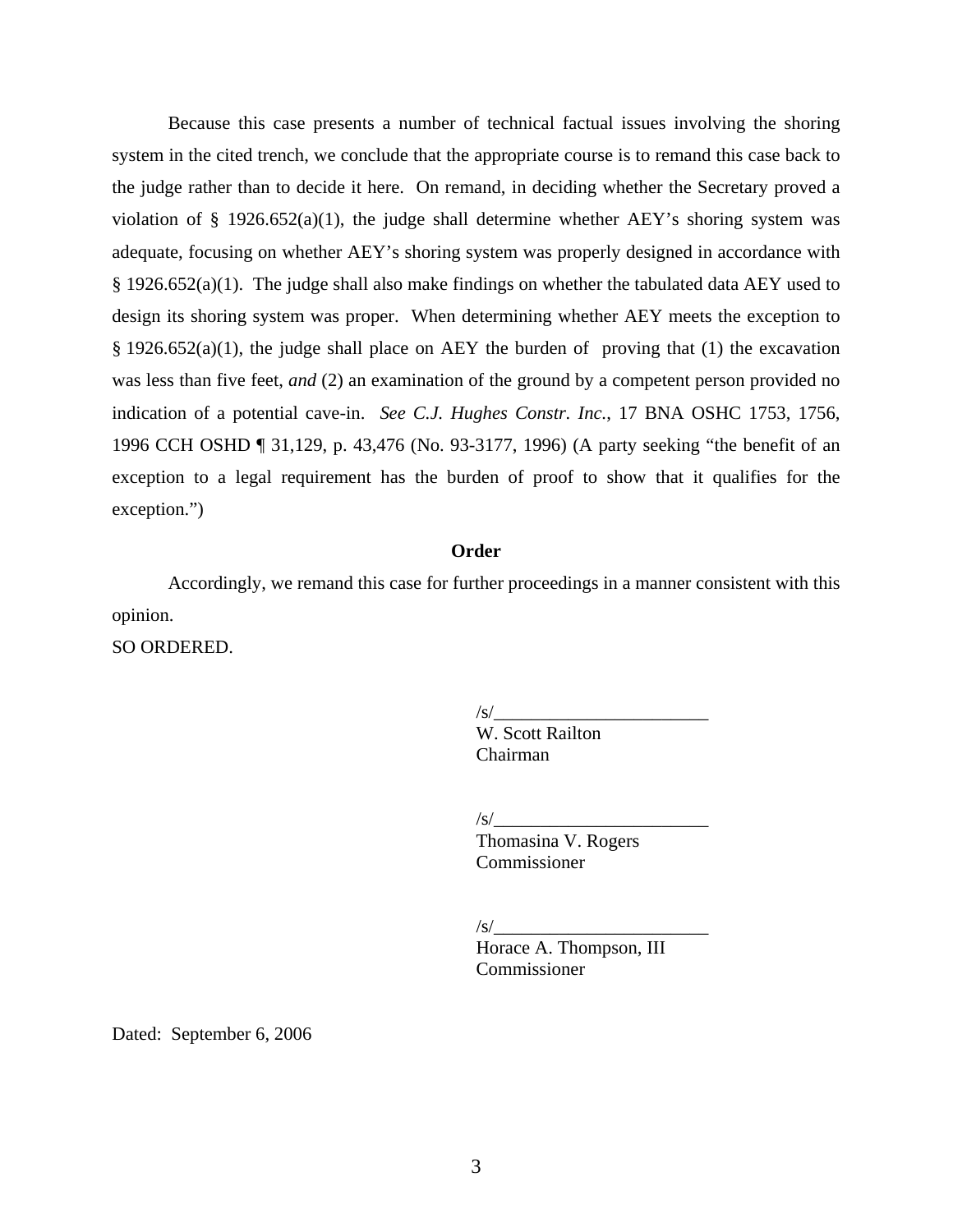

 **United States of America OCCUPATIONAL SAFETY AND HEALTH REVIEW COMMISSION 1120 20th Street, N.W., Ninth Floor Washington, DC 20036-3457**

| SECRETARY OF LABOR,       |  |
|---------------------------|--|
| Complainant,              |  |
| V.                        |  |
| A.E.Y. ENTERPRISES, INC., |  |
| Respondent.               |  |

OSHRC DOCKET NO. 06-0224

Appearances:

U.S. Department of Labor A.E.Y. Enterprises, Inc. New York, New York Walworth, New York For the Complainant. For the Respondent, *pro se*.

Esther D. Curtwright, Esquire Michael G. Young, President

Before: G. MARVIN BOBER Administrative Law Judge

# *DECISION AND ORDER*

This case is before the Occupational Safety and Health Review Commission ("the Commission"), pursuant to the Occupational Safety and Health Act of 1970, §§ 651-678 (1970) ("the Act"), to review a one-item citation alleging a serious violation of the Act. The Occupational Safety and Health Administration ("OSHA") conducted an inspection of a work site in Rochester, New York, from October 13, 2005 to January 6, 2006. As a result of the inspection, on January 10, 2006, OSHA issued to A.E.Y. Enterprises, Inc., ("Respondent"or "A.E.Y."), a Citation and Notification of Penalty ("Citation") alleging a serious violation of 29 C.F.R. § 1926.652(a)(1). Respondent contested the Citation, and this case was designated for the Commission's Simplified Proceedings pursuant to Commission Rule of Procedure 203, 29 C.F.R. 2200.203. The administrative trial was held on May 2, 2006 in Rochester, New York. Both parties have filed post-trial briefs.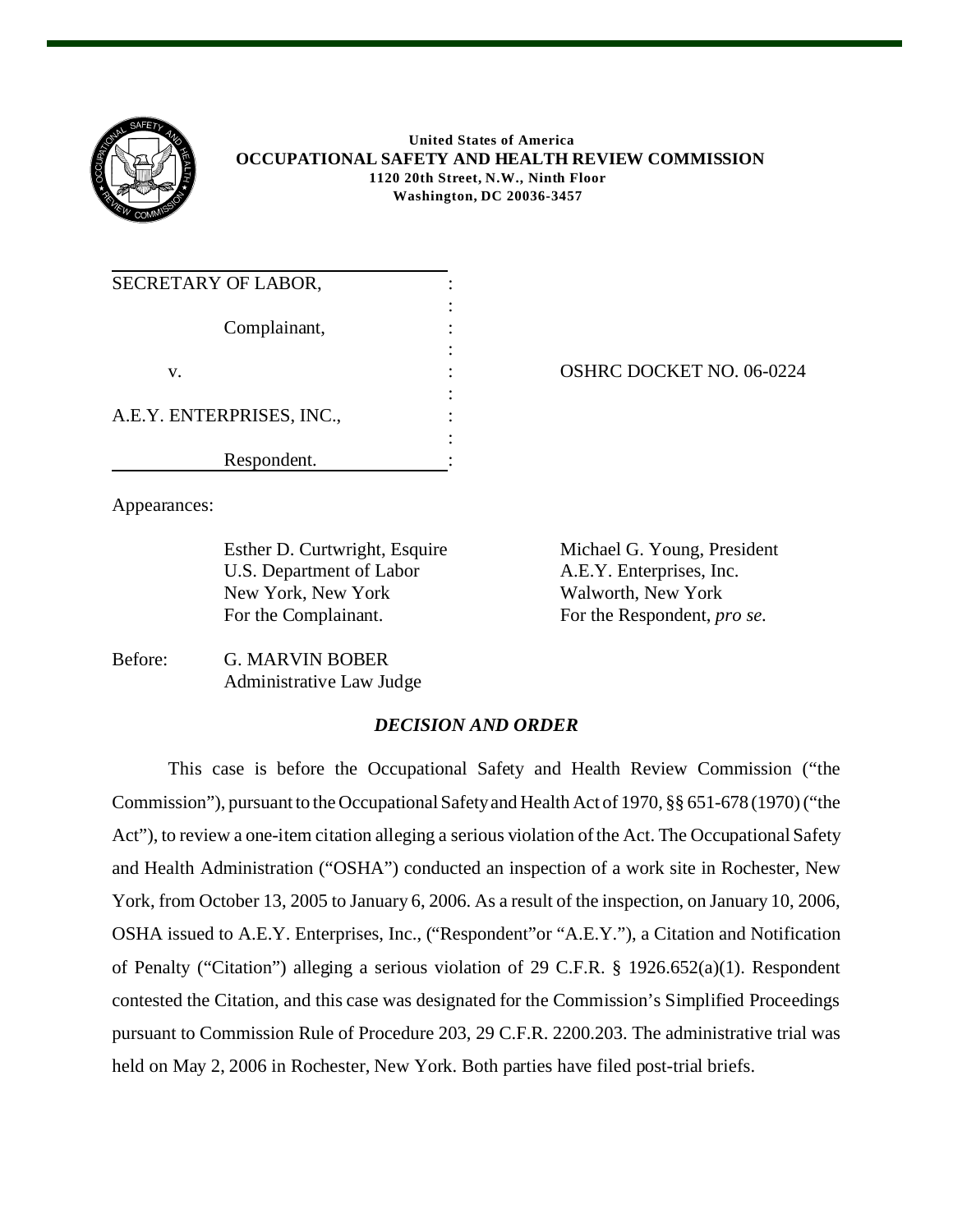### *The Citation*

The Citation, which proposes a penalty of \$1,500.00, alleges as follows:

29 CFR  $1926.652(a)(1)$ : Each employee in an excavation was not protected from cave-ins by an adequate protective system designed in accordance with 29 CFR 1926.652(b) or  $(c)$ :

a) On or about 7/15/05, in excavation at the east end of Lovejoy Hall on the University of Rochester Campus, Rochester, NY: Employees entered an excavation that was approx.  $8\frac{1}{2}$  ft. deep x 11 ft. wide x 26  $\frac{1}{2}$  ft. long to repair a leaking pipe. The west side of the excavation was the concrete foundation of the building and the south end was also concrete. The north end of the excavation was sloped such that employees could use it to enter and exit the excavation. The east bank of the excavation was vertical. A.E.Y. Enterprises Inc. had installed a shoring system in the excavation comprised of two sheets of 3/4" x 4ft. x 8ft. plywood, two 4"x6" x 8 ft. timbers, and two "Air Shore" trench jacks. However, this shoring system was not an adequate protective system designed in accordance with 29 CFR 1926.652(c).

# *The Accident*

On July 15, 2005, Michael Edwards, a foreman with Postler and Jaeckle Corporation ("P&J") telephoned Respondent A.E.Y. to request that it install shoring in an excavation located at the University of Rochester ("University"). A.E.Y. installed the shoring that same day. Five days later, on July 20, the excavation collapsed, resulting in the death of an employee of a subcontractor at the site.<sup>1</sup> (Tr. 12-13, 18-19, 22, 56, 99).

## *The Relevant Testimony*

### Kenneth Peck

Mr. Peck, the safety director for P&J in July 2005, has been a safety consultant for at least 26 years. He testified that in July 2005,<sup>2</sup> Michael Edwards, a P&J foreman, telephoned A.E.Y. and requested that it install shoring in an excavation at the University. He further testified he observed the trench on July 15, and that while he believed it could have been 5 feet or more in depth, this was "just a visual observation" and he "did not put a tape measure to it." On July 15, Mr. Peck instructed two P&J plumbers who were going to work in the trench "not to enter the excavation without shoring" because it was around 5 feet in depth and because it had flooded and contained some water;

<sup>1</sup> The shoring was apparently removed just hours before the collapse. *See* footnote 5, *infra*.

<sup>&</sup>lt;sup>2</sup>Hereinafter, all dates will refer to the year 2005 unless otherwise indicated.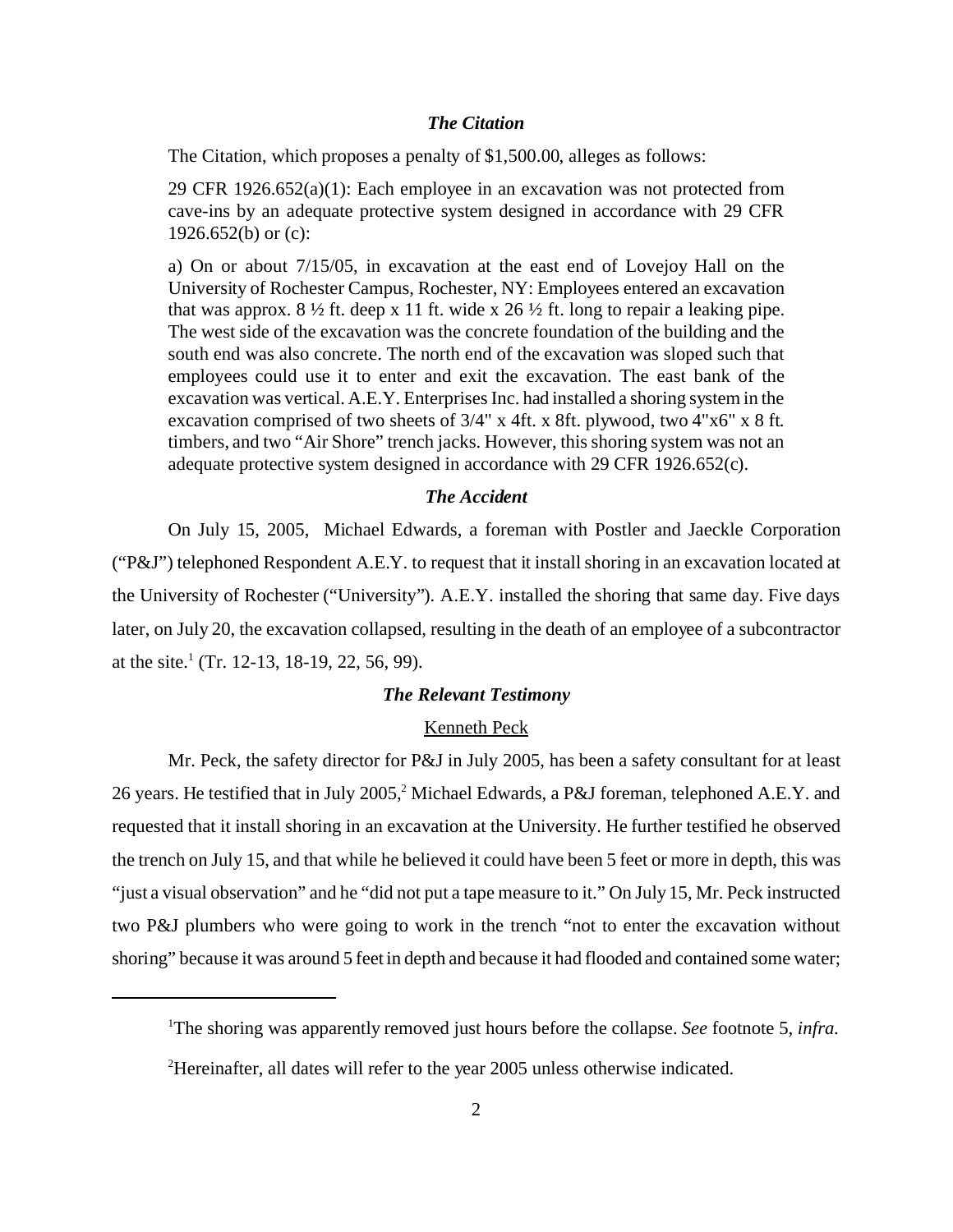in addition, the soil had a "sandy consistency."3 Mr. Peck did not see the trench after it had been shored. On July 20, he received a telephone call that there had been an accident; the excavation had collapsed, and the worker in it was an employee of a subcontractor, Ferguson and Hall ("F&H"). Mr. Peck did not observe the accident, as he had been in a meeting, and he did not recall the exact conversation he had later with Robert Upton, an OSHA compliance officer ("CO"), or that he had stated a specific depth of the excavation to the CO. (Tr. 11-14, 18-19).

### Michael Edwards

Mr. Edwards, a P&J foreman at the site, testified he had received training in excavations, including training in recognizing soil types, and that he was the competent person at the site. He further testified that he had observed the trench and the soil on July 15. Mr. Edwards said that on July 15, Mr. Peck directed him to have A.E.Y. shore the trench, and, upon examining Exhibit C-1, $4$ he estimated the plywood above the trench to be 3 feet and the depth of the trench to be about 5 feet. However, he also said he did not measure the trench; it could have had a depth of 5 feet or 4 feet 10 inches, and he could not accurately state that its depth was 5 feet or more. Mr. Edwards recalled having a phone conversation with CO Upton. He stated it was possible he told the CO the excavation was 6 feet deep but if he did "it was only an approximat[ion]." He also stated that he did not recall telling the CO that the soil was "Type B." Mr. Edwards noted that as to the shoring that was installed, he had no concerns about its safety. (Tr. 21-26, 36-37).

## David Haight

Mr. Haight, a plumber/pipe fitter with P&J on July 15, testified upon examining C-1 that he had worked "on the pipe that's shown at the bottom of the excavation." He further testified that although he told CO Upton the excavation was about 6 feet deep, he had not measured it and could not say under oath that his estimate was accurate. Mr. Haight said it was possible the trench was less than 5 feet deep, and he noted that because he had to dig out the pipe when he went in to work on

<sup>3</sup> The testimony of the plumbers, David Haight and Andrew Murawski, is set out *infra*.

<sup>&</sup>lt;sup>4</sup>C-1 was a photograph which, according to the Secretary, was taken on July 18, 2005, by "someone at the University." Mr. Edwards said it was a "fair and accurate representation of how the excavation looked after it was shored, on July 15, 2005." (Tr. 23-24).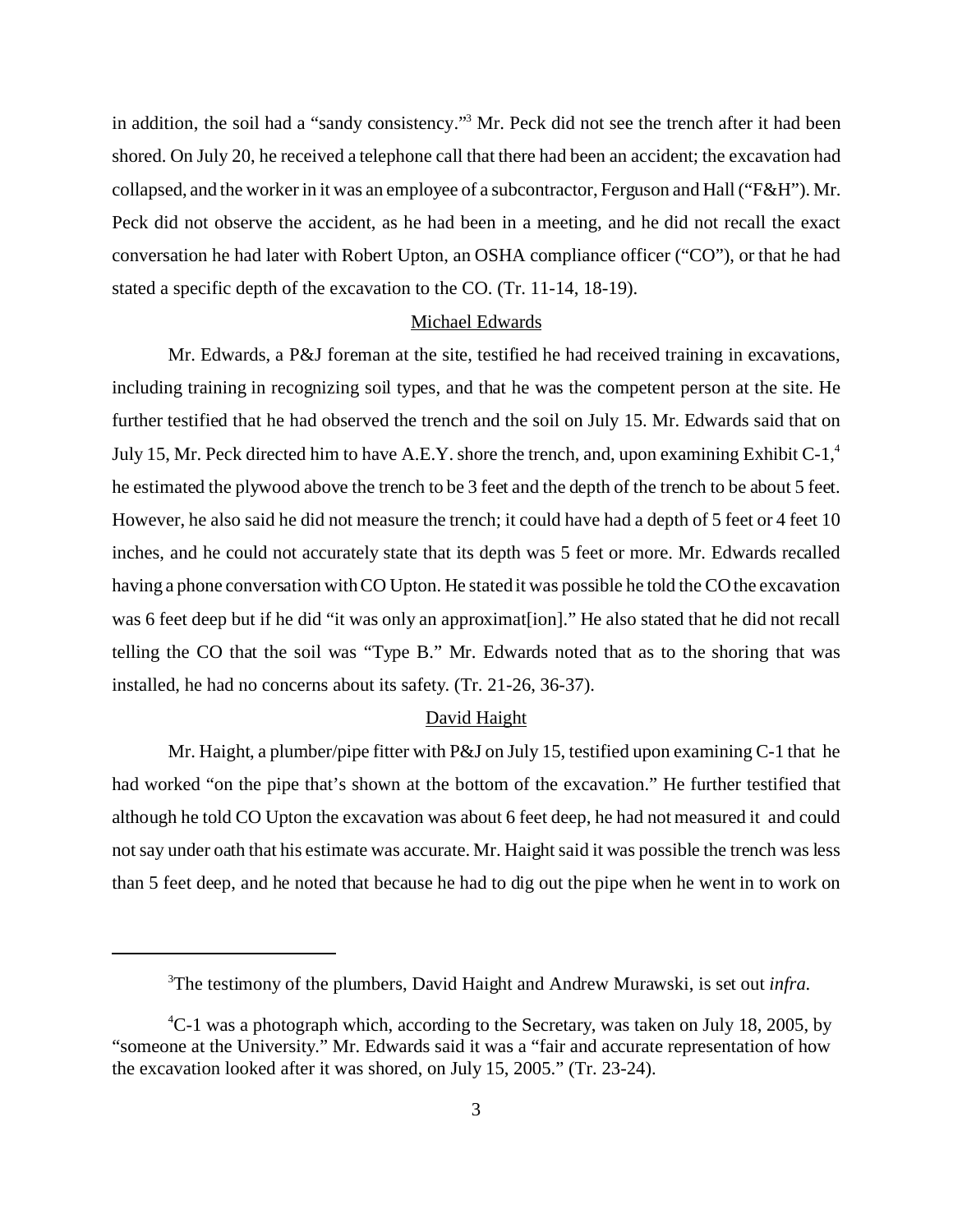it, the trench would have been a little shallower when A.E.Y. shored it; he also said that after it was shored, he had no concern as to the safety of the excavation. (Tr. 40-43).

## Andrew Murawski

Mr. Murawski, a plumber with P&J, testified that he had worked in the cited excavation after A.E.Y. had shored it; upon examining C-1, he said he had hand dug around and under the soil to the pipe. He also testified that when he spoke to CO Upton, the CO had told him, and he had agreed, that the depth was between 6 and 7 feet. Mr. Murawski stated that it was possible that the excavation was less than 5 feet deep and that it could have been 4 feet 11 ½ inches deep. (Tr. 47-48, 51-53).

## Robert Upton

CO Upton testified that after a referral from the police department of an excavation collapse at the University and an employee's injury,<sup>5</sup> he visited the site on July 20; he met with Mr. Peck and viewed and measured the subject trench, which was 8 ½ feet deep and had no shoring in it. The CO stated that during August, he received C-1 from the University; <sup>6</sup>C-1 showed the subject trench with shoring in it, and it also showed the shoring did not "comply with the OSHA excavation standards." After seeing C-1, the CO called the University, as he "wanted to find out if there [was] anybody that had worked in that excavation in [that] condition;" however, he was unable to obtain that information then, and in October, when he was on his way to the University again, he phoned Mr. Peck, who told him that A.E.Y. had installed the shoring, that two P&J employees had worked in the trench after it was shored, and that the trench's depth was more than 5 feet. The CO then phoned Michael Young, A.E.Y.'s president, who told him that two of his employees, Shane O'Connor and a helper, had installed the shoring on July 15. The CO next phoned Mr. O'Connor, who corroborated Mr. Young's statement and said that "he had been trained by Mr. Young in the [OSHA] shoring

<sup>&</sup>lt;sup>5</sup> According to Exhibit R-2, the OSHA-1A from the CO's inspection, the F&S employee who was injured in the collapse died later in the hospital from a cardiac arrest. Exhibit R-2 also states that the shoring had been removed from the trench just hours before the accident. Thus, as the CO indicated at the trial, the employee's death was not related to the Citation herein. (Tr. 99).

<sup>6</sup> The CO testified that a Mr. Goodwin from the University sent him C-1 and an e-mail. The CO did not indicate when C-1 was taken or what the e-mail said; however, Exhibit R-3, the OSHA-1B from the CO's inspection, states that C-1 was taken by Mike LaPoint, a University project manager, on July 19. (Tr.57).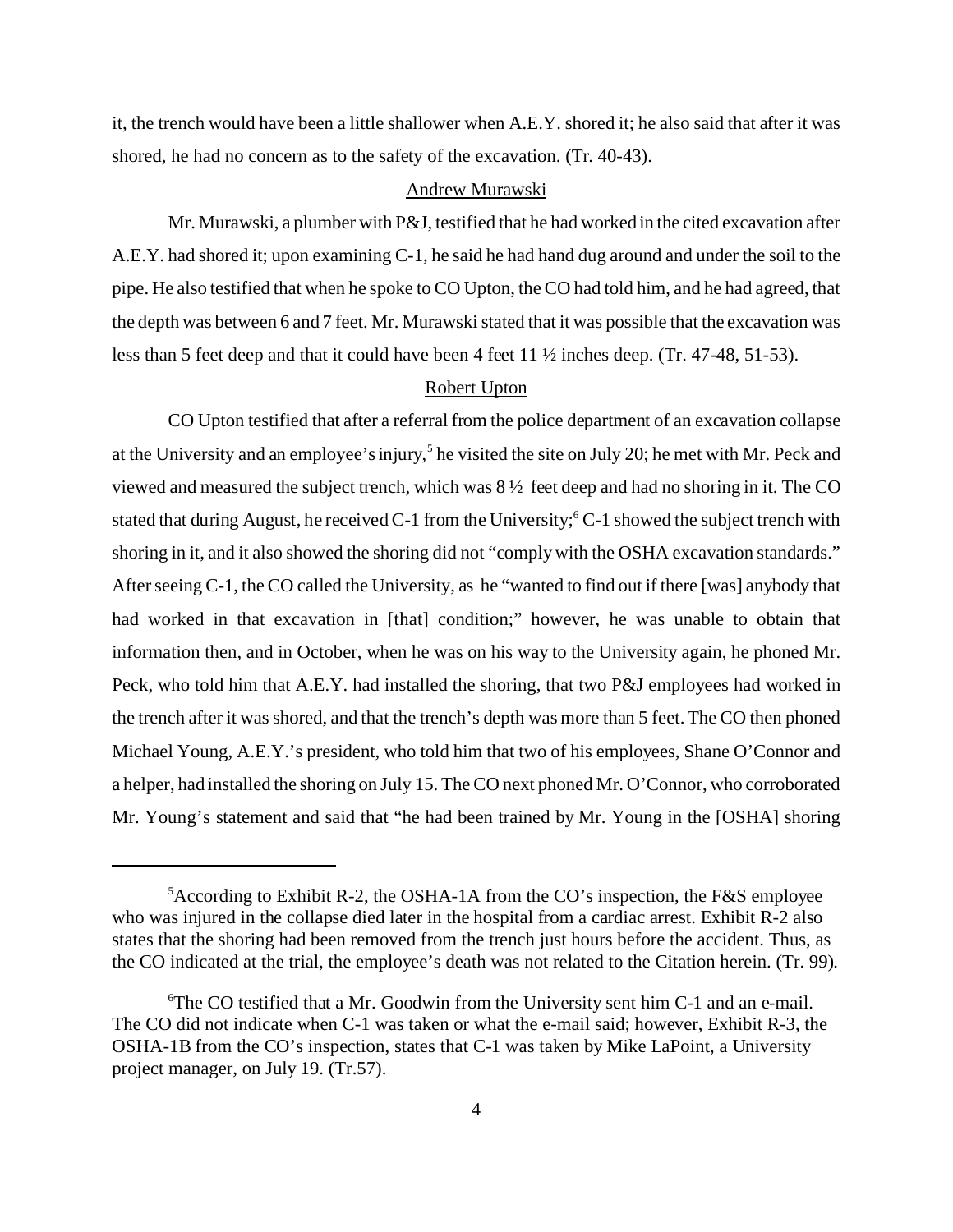requirements;" Mr. O'Connor identified the materials he used to shore the excavation, and he indicated that the depth on July 15 was about 7 feet and that he had not shored the excavation in conformance with the OSHA requirements.<sup>7</sup> (Tr. 56-67).

CO Upton further testified that he spoke to Mr. Haight and Mr. Murawski and showed them C-1; the two did not agree on whether C-1 represented the excavation's condition on July 15, and while the former indicated the trench's depth was about 6 feet, the latter indicated that it was 6 to 7 feet. The CO also spoke to Mr. Edwards, who told him that he was the competent person at the site, that the trench was about 6 feet deep on July 15, and that the soil was "Type B."8 CO Upton said he recommended the Citation based on C-1 and the statements of the individuals with whom he had spoken, and he accepted Mr. Edwards' statement of the trench's depth as he was the competent person at the site.<sup>9</sup> The CO said he did not believe the trench was less than 5 feet in depth or that there was no potential for a cave-in. However, he admitted he had measured the trench on July 20, not July 15, and that the trench was not in the same condition as it had been on July 15. He also admitted, upon examining C-1, that the excavation was not  $8\frac{1}{2}$  feet deep and that that number appeared in the Citation only because of his own measurement. He noted that the plywood shown in C-1 was 8 feet high, that the plywood was about 3 feet above grade level, and that although he could not tell if it did, if the plywood went to the bottom of the excavation, then the excavation's depth could have been less than 5 feet.<sup>10</sup> The CO acknowledged it was possible that, after A.E.Y. installed the shoring, the P&J employees "hand dug around the pipe and made it down even a couple more inches." The CO conceded that the excavation could have been 4 feet 10 ½ inches deep; he

<sup>&</sup>lt;sup>7</sup> According to the CO, Mr. Young told him he had heard the trench was about 8 feet deep, but, while questioning the CO at the administrative trial, Mr. Young indicated that it was the CO who had told him that the trench's depth was about 8 feet. (Tr. 65, 84-85).

<sup>&</sup>lt;sup>8</sup>The CO took soil samples at the site, and the OSHA lab results confirmed that the soil was in fact "Type B." (Tr. 67).

<sup>&</sup>lt;sup>9</sup>The CO explained why the shoring in the trench did not meet OSHA's requirements. In particular, he said the shoring required either wales, which are horizontal supports, or two more air jacks to provide support; he also said that both Mr. Peck and Mr. O'Connor indicated there were two air jacks in the trench on July 15, as shown in C-1. (Tr. 68-80).

<sup>&</sup>lt;sup>10</sup>The CO said he was told the plywood was 8 feet high. (Tr. 86).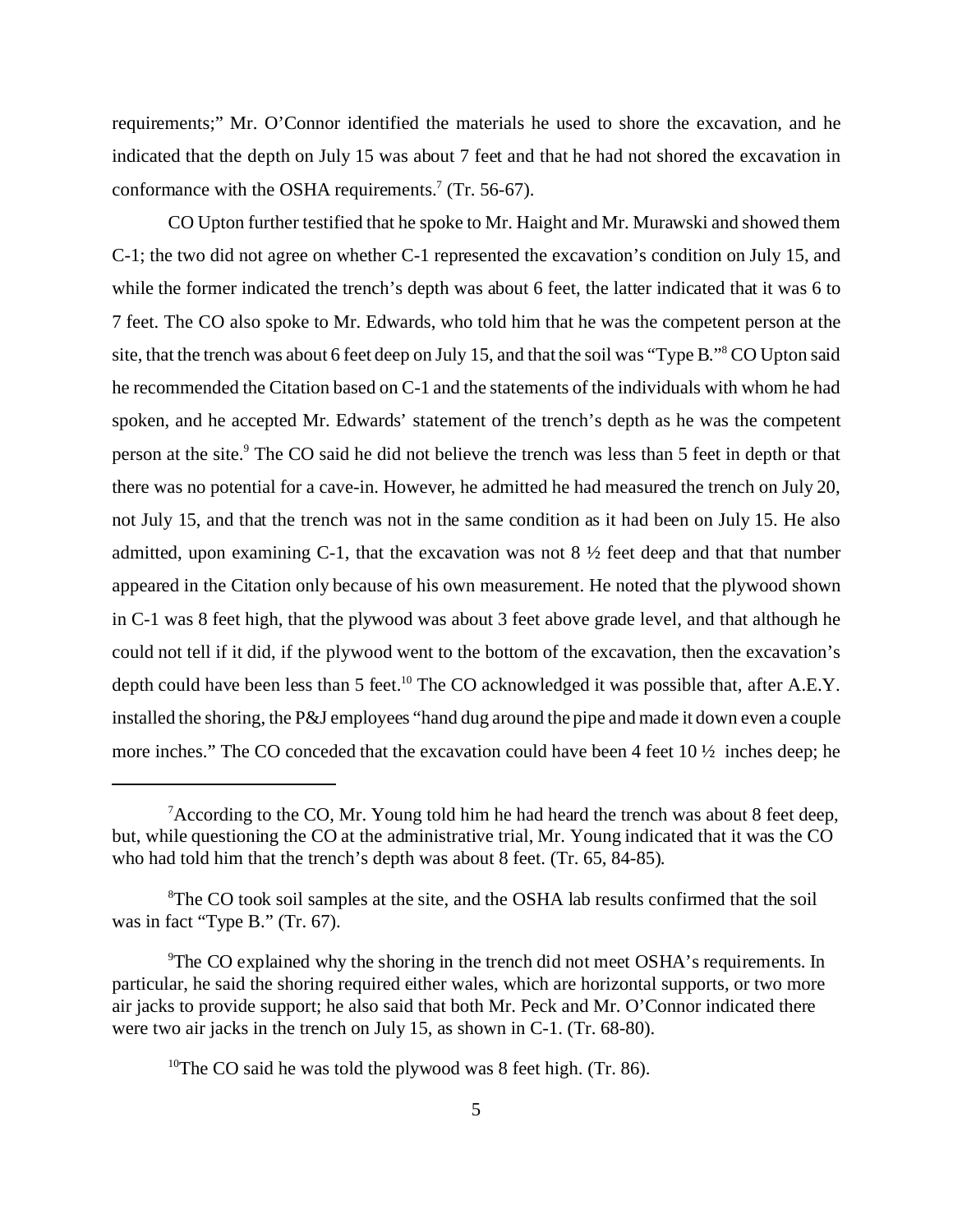also conceded that if the excavation was in fact less than 5 feet deep, then there was no violation. (Tr. 65-69, 82-99, 104-07).

#### *DISCUSSION AND CONCLUSION*

The cited standard provides as follows:

*Protection of employees in excavations*. (1) Each employee in an excavation shall be protected from cave-ins by an adequate protective system designed in accordance with paragraph (b) or  $(c)$  of this section except when: (i) Excavations are made entirely in stable rock; or (ii) Excavations are less than 5 feet (1.52m) in depth and examination of the ground by a competent person provides no indication of a potential cave-in.

The term "competent person" is defined by the excavations standard at 29 C.F.R. 1926.650(b) as follows:

*Competent person* means one who is capable of identifying existing and predictable hazards in the surroundings, or working conditions which are unsanitary, hazardous, or dangerous to employees, and who has authorization to take prompt corrective measures to eliminate them.

Based on the language of the cited standard, and the testimony of CO Upton that there was no violation if the excavation was less than 5 feet deep, the issue to be determined is whether the Secretary has met her burden of proving that the excavation was 5 feet or more in depth. In this regard, I note that the CO himself admitted that the excavation could have been less than 5 feet deep. (Tr. 89-91, 105-06). However, in view of the CO's testimony as to his own measurement of the excavation and what others told him about the depth, as well as the testimony of the other witnesses about the depth, I conclude that credibility determinations are necessary.

In Commission proceedings, the Judge's findings of fact must resolve the conflicting testimony of the witnesses. *C. Kaufman, Inc.*, 6 BNA OSHC 1295, 1297 (No.14249, 1978) ("[i]t is the policy of the Commission to ordinarily accept an Administrative Law Judge's evaluation of the credibility of witnesses, for it is the Judge who has lived with the case, heard the witnesses, and observed their demeanor"). *Accord, E.L. Jones and Son, Inc.,* 14 BNA OSHC 2129, 2132 (No. 87- 0008, 1991). Further, while the Commission has the authority to make factual findings where the Judge has not, it ordinarily will prefer that the Judge make such determinations.*E.g., Agra Erectors, Inc*., 19 BNA OSHC 1063, 1066, (No. 98-866, 2000); *Able Contractors*, *Inc.*, 5 BNA OSHC 1975, 1978, 1977-78 (No.12931, 1977). The Judge has the obligation of fairly considering the entire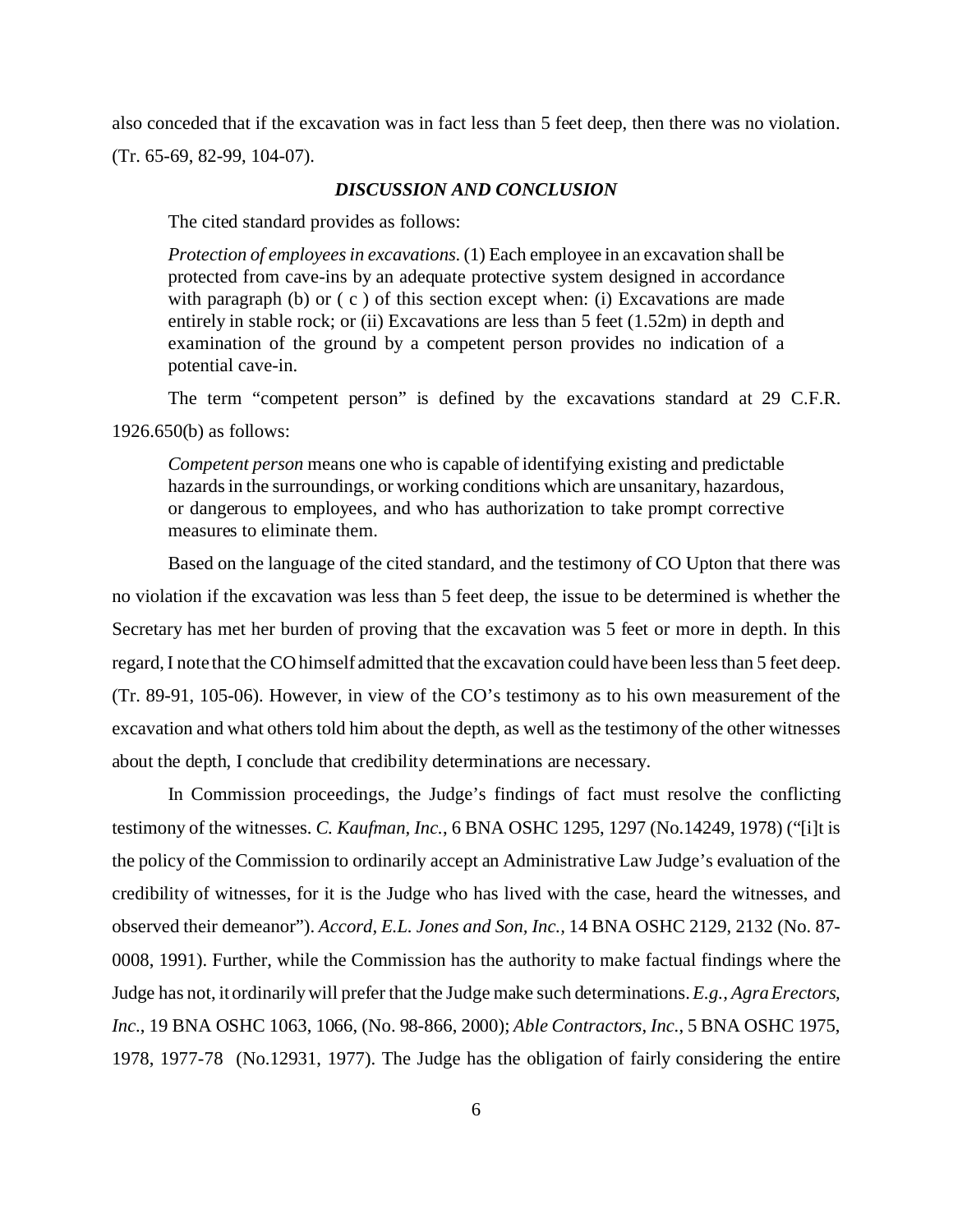record and adequately explaining his or her findings. *Asplundh Tree Expert Co.,* 6 BNA OSHC 1951, 1953-1954, (No. 16162, 1978).

In making my credibility determinations in this case, I have considered the testimony of all of the witnesses. While CO Upton appeared to be a sincere witness, I have determined that his testimony was less reliable than the testimony of the on-site witnesses.11 I have therefore decided to give more weight to the testimony of those witnesses, namely, Messrs. Peck, Edwards, Haight, and Murawski. Each of these employee witnesses testified that he was at the excavation site at the University on July 15 and actually viewed the excavation. Although Mr. Peck indicated his belief that the trench could have been 5 feet or more in depth, he also testified that it was hard to tell the depth since he did "not put a tape measure to it;" Mr. Peck also testified that he did not recall telling the CO that the trench was more than 5 feet deep. (Tr. 13). Mr. Edwards testified that he could not accurately state that on July 15, the "depth of this excavation, as shown in [C-1], [was] 5 feet or more;" he further testified he did not measure the trench and that it could have been 5 feet or 4 feet 10 inches deep. He said that if he did tell the CO it was 6 feet, it was just an "approximat[ion]." (Tr. 25-26, 36). Mr. Haight testified that while he did tell the CO the excavation was 6 feet deep, he could not affirm this under oath; he also testified that he did not measure the trench and that it could have been less than 5 feet in depth. (Tr. 40-43). Mr. Murawski testified that the CO told him, and he had agreed, that the trench was between 6 and 7 feet deep; he further testified that the excavation could have been less than 5 feet in depth. (Tr. 47-48, 51-53).

I observed the demeanor of each of the foregoing employee witnesses, including their facial expressions and their body language as they testified, and I found all four to be sincere and credible witnesses. I therefore credit their testimony indicating that the excavation could have been less than 5 feet in depth. I also credit their testimony concerning what they told the CO about the depth of the trench. I find, accordingly, that even if Mr. Peck and Mr. Edwards did indicate a depth to the CO it was just an estimate or approximation and was not a statement of the actual depth. I further find that

<sup>&</sup>lt;sup>11</sup>While I have considered the CO's testimony about what Mr. O'Connor told him, I give that testimony little weight because of my credibility determinations in this matter and because of the fact that Mr. O'Connor did not testify.